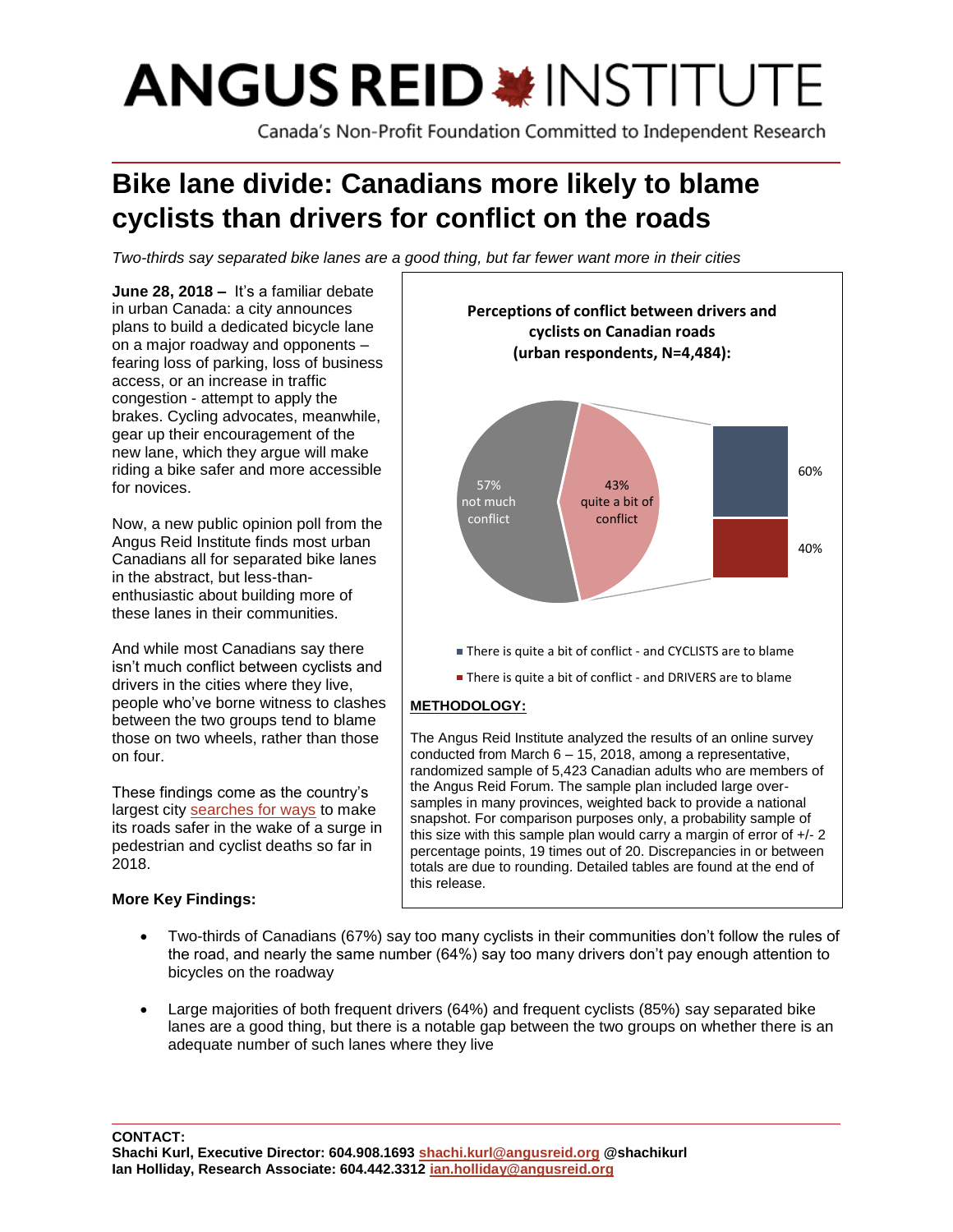

Page **2** of **15**

• Residents of the Vancouver, Edmonton, and Calgary metro areas are considerably more likely to say there are "too many" separated bike lanes where they live than those who live in other large cities across the country. One of these cities – Vancouver – has regularly been ranked among Canada's ["most bikeable,](http://www.cbc.ca/keepingcanadasafe/blog/bike-friendly-places-canada)" while the other two have not

#### **INDEX:**

- **More blame cyclists than drivers for conflict on the streets**
- **Mode of transport drives opinion**
- **How many separated bike lanes is too many?**
- **Most see separated bike lanes as a good thing overall**

#### **More blame cyclists than drivers for conflict on the streets**

There's been no shortage of argument over bikes and bike lanes [in recent years,](https://www.cbc.ca/news/canada/british-columbia/if-vancouver-builds-a-bike-lane-and-nobody-seems-to-care-can-it-still-be-an-election-issue-1.4494346) but most Canadians say they don't see much conflict between cyclists and drivers where they live. Some six-in-ten offer this fairly easy-going assessment of the situation on the roads in their communities, with the remaining four-in-ten split between blaming cyclists and drivers for the "quite a bit" of conflict they perceive between the two camps:



#### **Overall, would you say...**

City-dwellers – likely as a result of [higher rates of cycling](https://www.theglobeandmail.com/news/national/census-2016-spike-in-number-of-canadians-cycling-taking-public-transit-to-work/article37127643/) and more congested streets in their areas – tend to be to see more conflict than the national average. Overall, 43 per cent of urban residents see conflict where they live, compared to 57 per cent who do not, and the conflict number grows substantially in certain large metro areas.

Full majorities in Metro Vancouver, Winnipeg, and Halifax say there is quite a bit of conflict between cyclists and drivers in their area, as do six-in-ten residents of central Toronto's 416 area code. Only in the more-suburban 905 area code is the perception of conflict lower than the national average: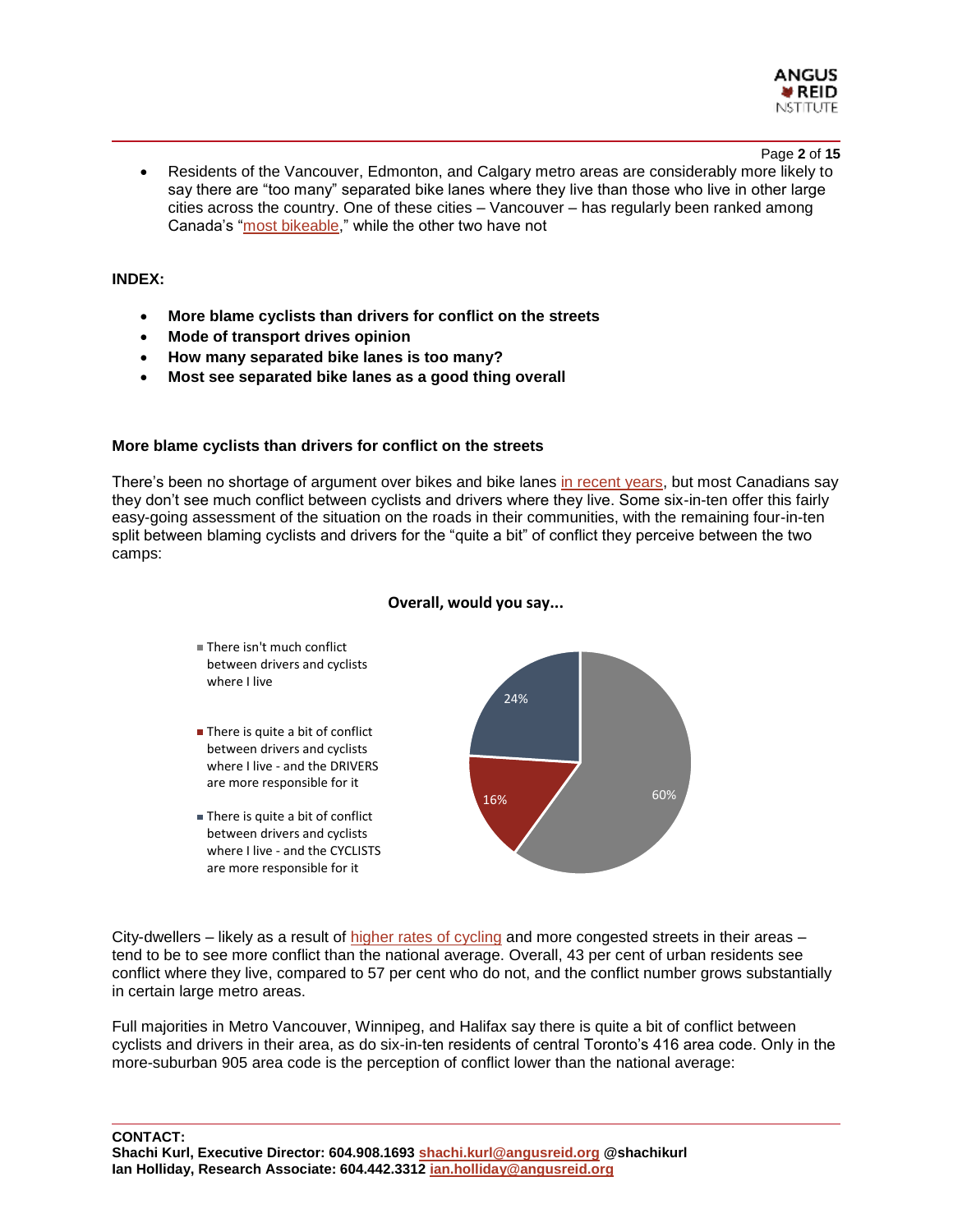

Page **3** of **15**



**Perceptions of conflict between drivers and cyclists by urban area:**

 $\blacksquare$  Not much conflict  $\blacksquare$  Quite a bit of conflict

Looking at only those respondents who say there is a feud between drivers and bicyclists where they live, the trend becomes clear: In most urban areas, those who perceive a conflict are inclined to say cyclists are to blame. The notable exceptions are Winnipeg and Halifax, where responses are split more evenly:



**Percentage who say each group is more responsible for conflict between drivers and cyclists (only those who believe such conflict exists shown, N=2174)**

One's age is also correlated with one's views on whether drivers or cyclists are more responsible for conflict on the roads.

Canadians ages 55 and older who see quite a bit of disagreement between drivers and cyclists in their communities are more likely to take the driver's side, blaming cyclists for the conflict by a three-to-one

**CONTACT:**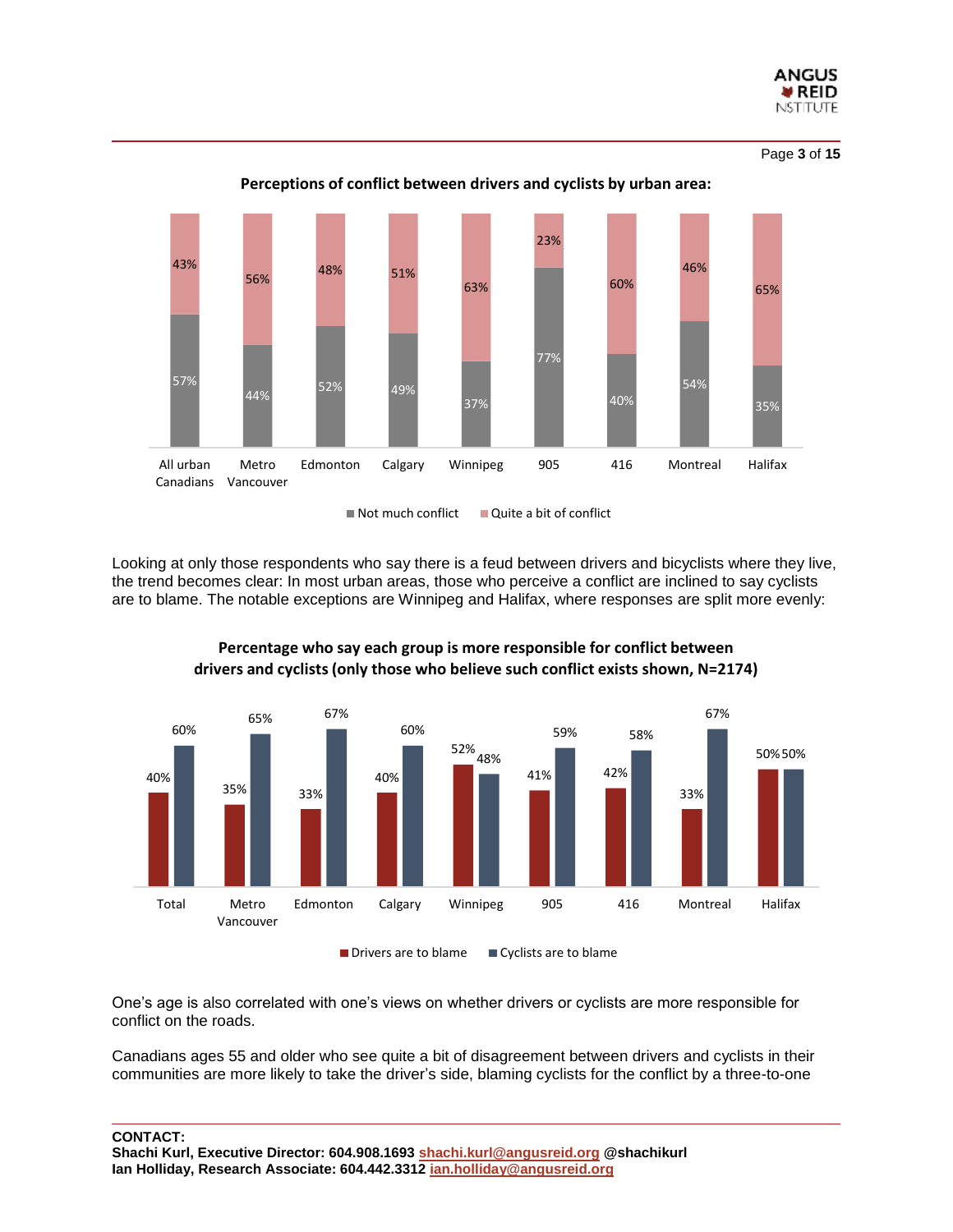

#### Page **4** of **15**

margin. Meanwhile, those under age 35 who see problems on their neighbourhood streets are fairly split on which group to blame, with slightly more than half (53%) blaming those in motor vehicles:



#### **Percentage who say each are to blame for conflict between drivers and cyclists (only those who believe such conflict exists shown, N=2174)**

#### **Mode of transport drives opinion**

The greater degree of sympathy for bicyclists among 18-34-year-olds may reflect this age group's greater propensity to ride a bike. Fully one-in-six in this generation (17%) ride a bicycle at least once per week. That's nearly three times as many as ride a bike this often among the 55-plus age group.

Similarly, as seen in the following graph, more than seven-in-ten of these oldest respondents say they never ride a bicycle, compared to fewer than half of those in younger age groups:



**Percentage who ride a bike ...**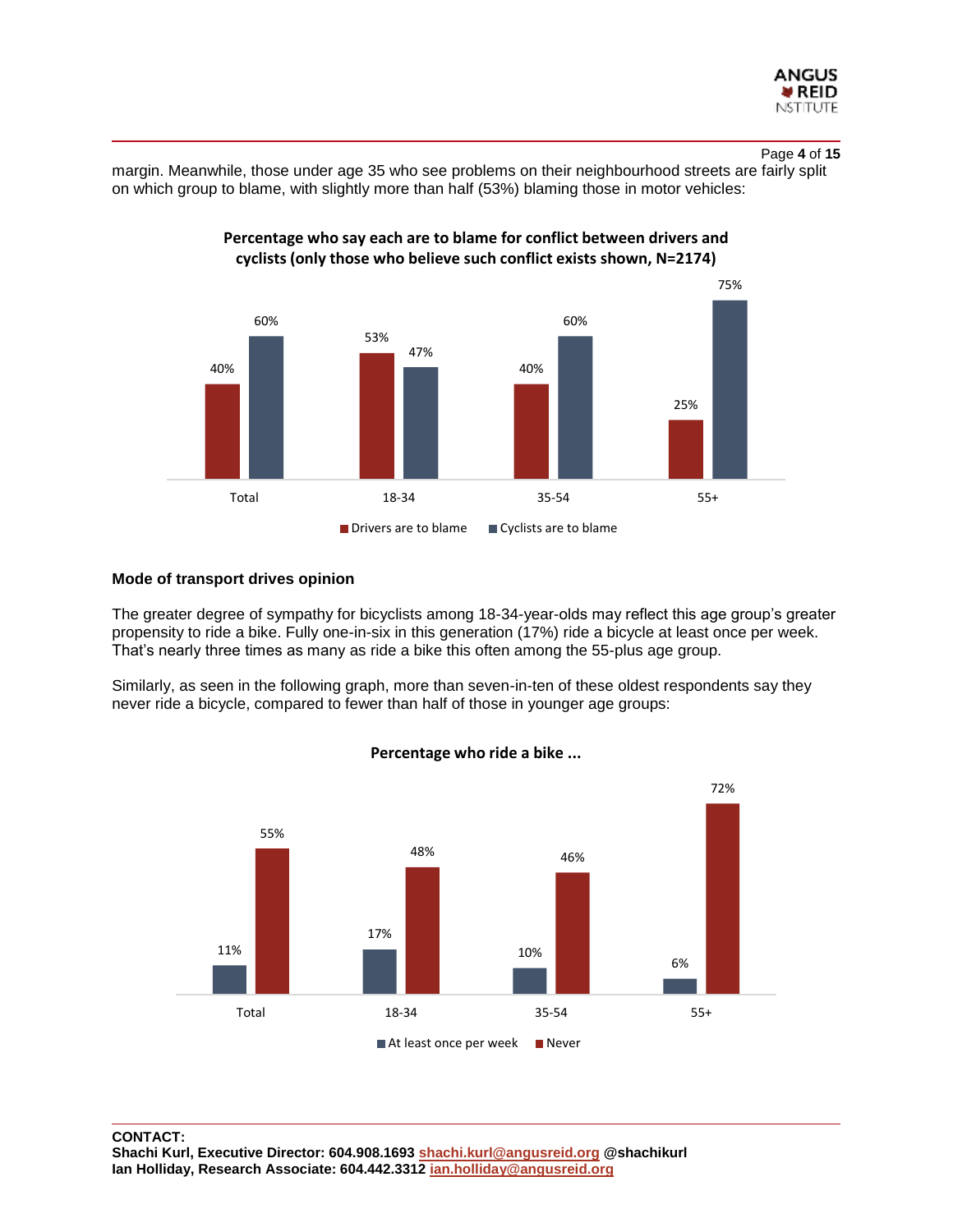

#### Page **5** of **15**

Bicycles are a much less common form of transportation in Canada than driving or taking public transit. Overall, 7 per cent of Canadians surveyed in this study ride a bicycle multiple times per week, compared to 16 per cent who take transit and 78 per cent who drive with the same frequency. These numbers are roughly comparable to [Statistics Canada data](https://www12.statcan.gc.ca/nhs-enm/2011/as-sa/99-012-x/99-012-x2011003_1-eng.cfm) for commuters' modes of transportation.



**How often, if at all, do you use each of the following modes of transport?**

Not coincidentally, those who ride a bicycle multiple times per week are considerably more likely to blame drivers for disputes between the two groups on the roadways. The much larger portion of the population that drives a vehicle multiple times per week, meanwhile, is more likely to blame cyclists. Frequent public transit users are divided on this question, as seen in the graph that follows.

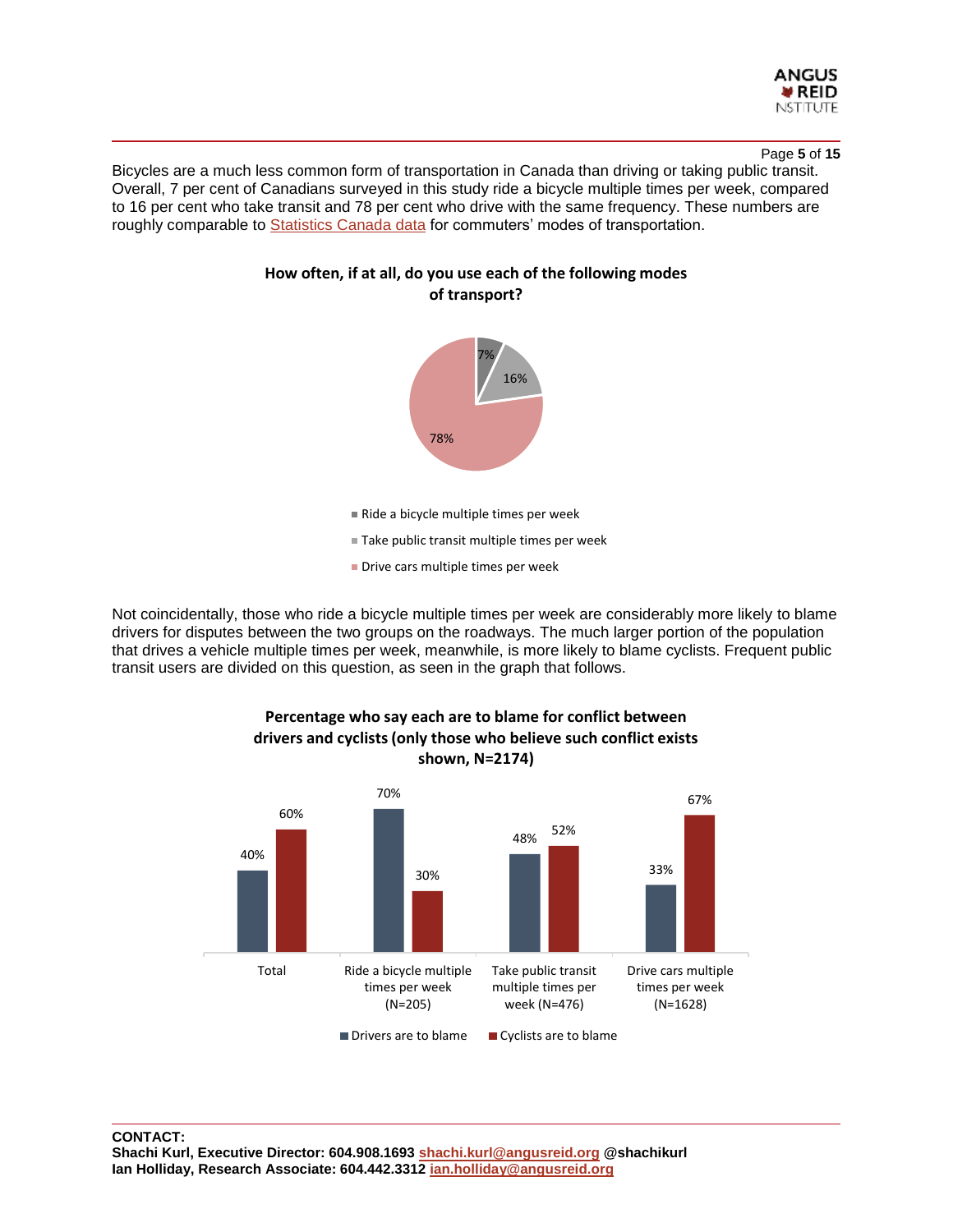

#### Page **6** of **15**

While these divisions are significant, it's worth noting that respondents were asked to assign blame to the side "more responsible" for conflict between drivers and cyclists. Asked to consider this issue in a different way, Canadians are inclined to find fault with both groups.

Two-thirds of Canadians (67%) agree with the statement, "Too many cyclists in my community don't follow the rules of the road," and a nearly identical number (64%) agree that "too many drivers in my community don't pay enough attention to bikes on the road." Majorities agree with each of these statements across all provinces and metro areas, as do majorities of frequent cyclists and drivers, suggesting that each group sees room for improvement within its own ranks.



**Percentage who agree that ...**

■ Too many cyclists in my community don't follow the rules of the road

Too many drivers in my community don't pay enough attention to bikes on the road

#### **How many separated bike lanes is too many?**

Asked to weigh in on the number of separated bike lanes in their communities, Canadians are similarly reserved. After excluding those respondents who say there aren't any separated bike lanes in their city or town, the percentage of Canadians who say their community has too few such lanes lags behind the percentage who view such lanes as a good thing, overall, as will be discussed in the final section of this report.

Indeed, in two metro areas – Calgary and Edmonton – respondents are more likely to say there are too many separated bike lanes than too few. Metro Vancouver residents are split, while east of Winnipeg, the call is for more lanes than fewer: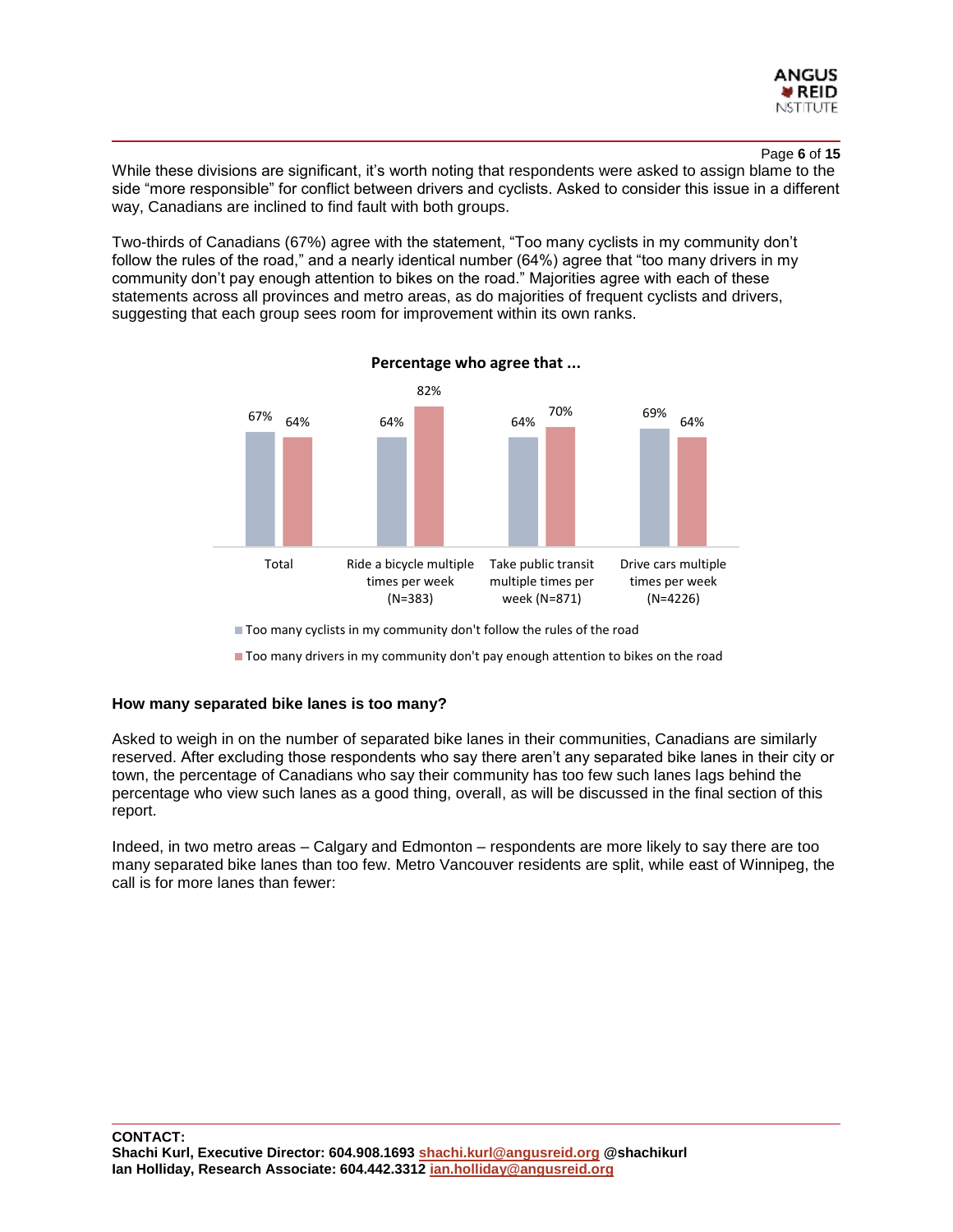



**How would you describe the number of separated bike lanes where you live?** 

The strong sense that there are too few separated bike lanes in Winnipeg comes less than [a](http://www.cbc.ca/news/canada/manitoba/rollover-crash-winnipeg-fermor-1.4139088) year after a [serious crash](http://www.cbc.ca/news/canada/manitoba/rollover-crash-winnipeg-fermor-1.4139088) in which a bicyclist was pinned underneath an SUV, spending 62 days in a coma. The driver [was later charged](http://www.cbc.ca/news/canada/manitoba/winnipeg-cyclist-suv-crash-1.4562449) with dangerous driving causing bodily harm.

Winnipeg has been investing millions of dollars in cycling infrastructure [in recent years.](https://www.cbc.ca/news/canada/manitoba/cyclist-crash-winnipeg-1.4141985) Cycling advocates pointed to the crash as a sign of more work to be done.

That said, those who ride their bikes multiple times per week are largely in agreement that there aren't enough separated bike lanes where they live:



## **How would you describe the number of separated bike lanes where you live? (Excluding those who chose "not applicable - my community doesn't have any separated bike lanes," N=3825)**

**Most see separated bike lanes as a good thing overall**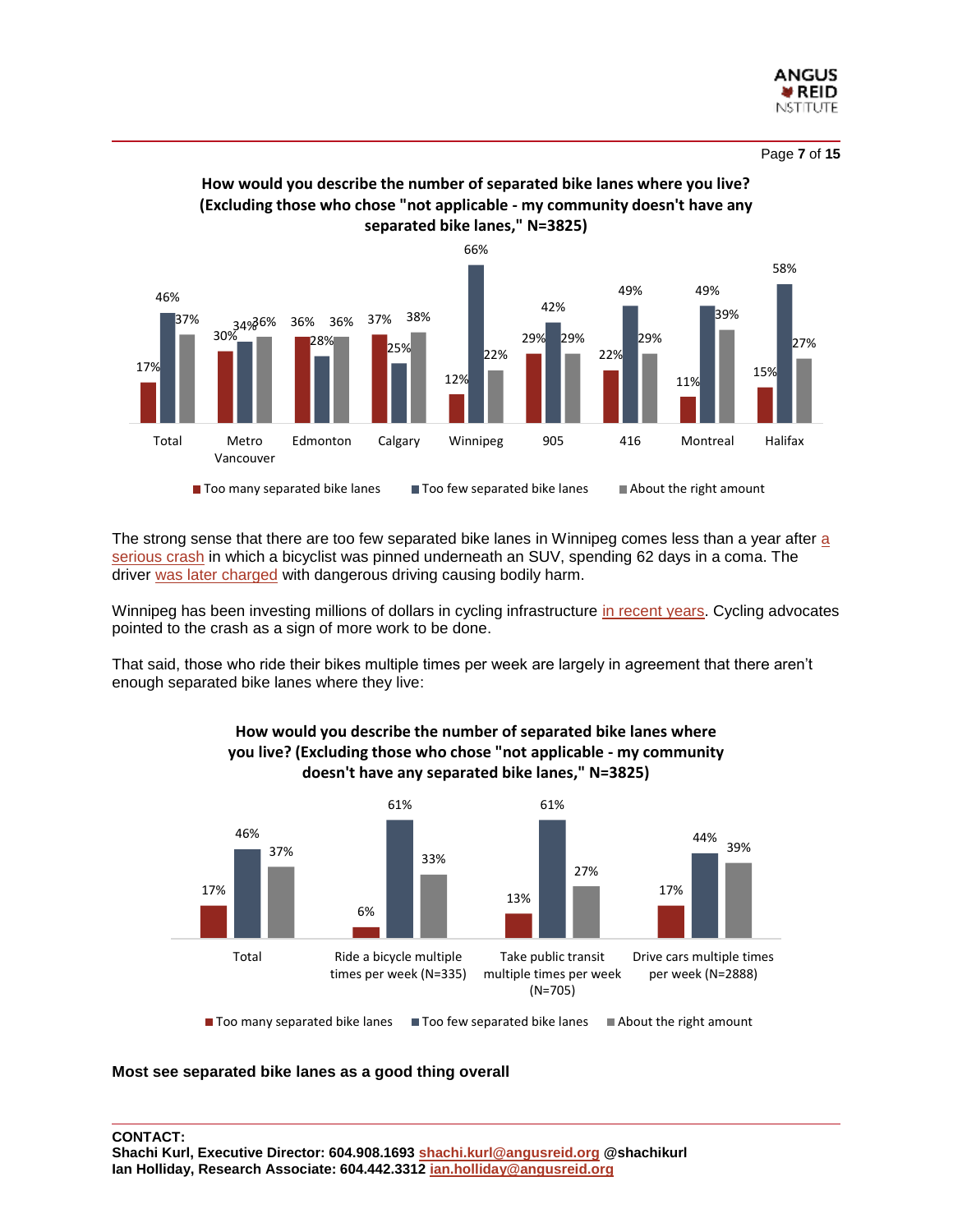

Page **8** of **15**

In recent years, the construction of separated bike lanes has become a key focal point of the "cars versus bikes" debate. [Cycling advocates say](https://www.citylab.com/transportation/2014/06/protected-bike-lanes-arent-just-safer-they-can-also-increase-cycling/371958/) the presence of a physical barrier between the car lanes and the bike lanes on a roadway makes it safer to ride a bicycle and, in turn, encourages more people to ride.

[Opponents of separated bike lanes argue](http://business.financialpost.com/opinion/lawrence-solomon-ban-the-bike-how-cities-made-a-huge-mistake-in-promoting-cycling) that they take up road space that could otherwise be used for parking or vehicular traffic, which increases congestion on the roads.

Presented with these two perspectives, a large majority of Canadians (65%) take the position that separated bike lanes are a good thing. Indeed, roughly as many respondents are unsure as say dedicated lanes for bicycles are a bad thing:



#### **Which of these perspectives is closer to your own - even if neither is exactly how you feel?**

The belief that separated bike lanes are a good thing is the majority view in every metro area in this survey except those in Alberta, where it is still the most common view, though held by fewer than 50 per cent of respondents: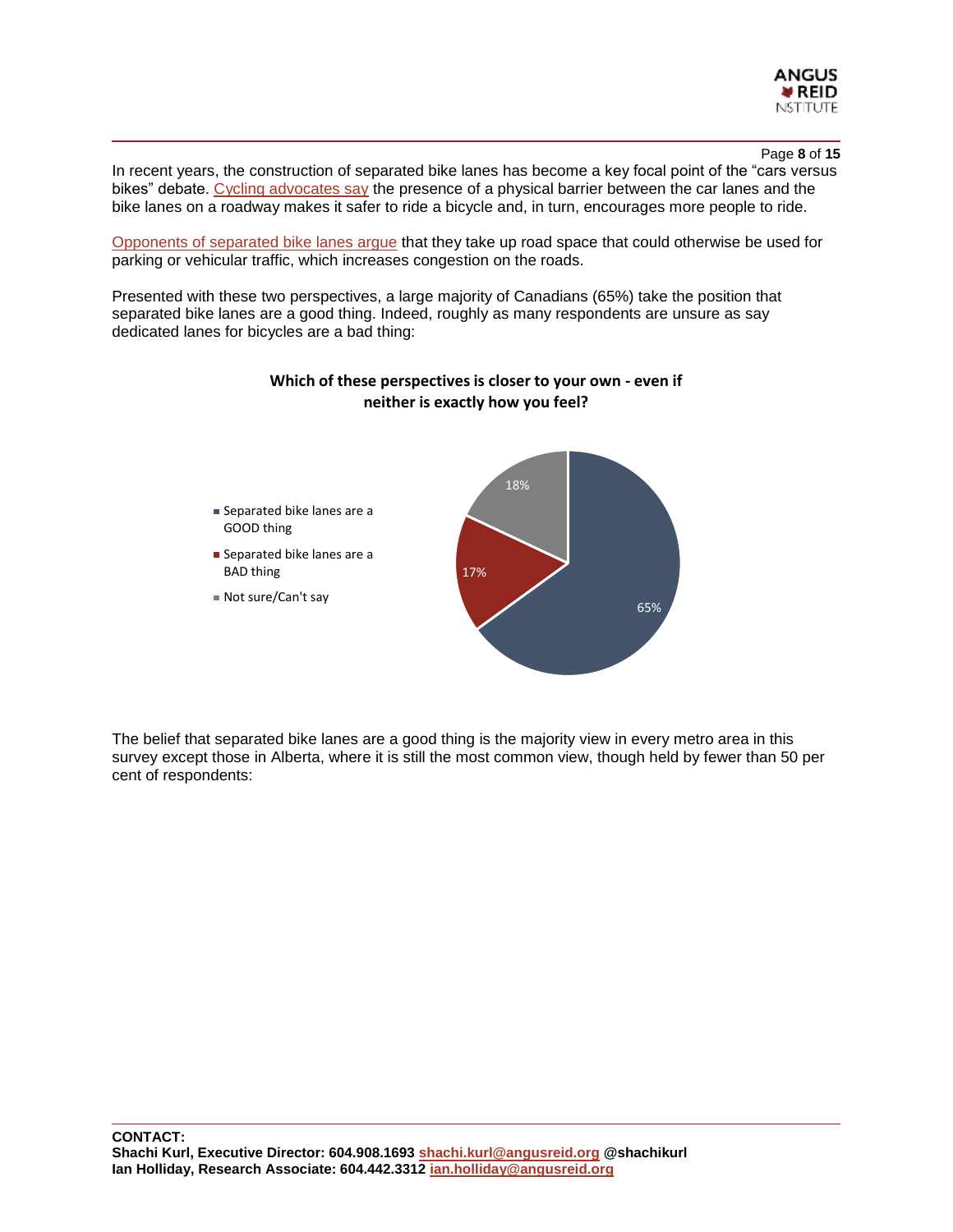

Page **9** of **15**



**Which of these perspectives are closer to your own-even if neither is exacty how you feel**

Similarly, more than seven-in-ten Canadians agree with the statement, "In general, bike lanes make a community a better place to live," while fewer than half (48%) agree that, "Ultimately, roads are for cars, not bikes."

*The Angus Reid Institute (ARI) was founded in October 2014 by pollster and sociologist, Dr. Angus Reid. ARI is a national, not-for-profit, non-partisan public opinion research foundation established to advance education by commissioning, conducting and disseminating to the public accessible and impartial statistical data, research and policy analysis on economics, political science, philanthropy, public administration, domestic and international affairs and other socio-economic issues of importance to Canada and its world.*

*Summary tables follow.*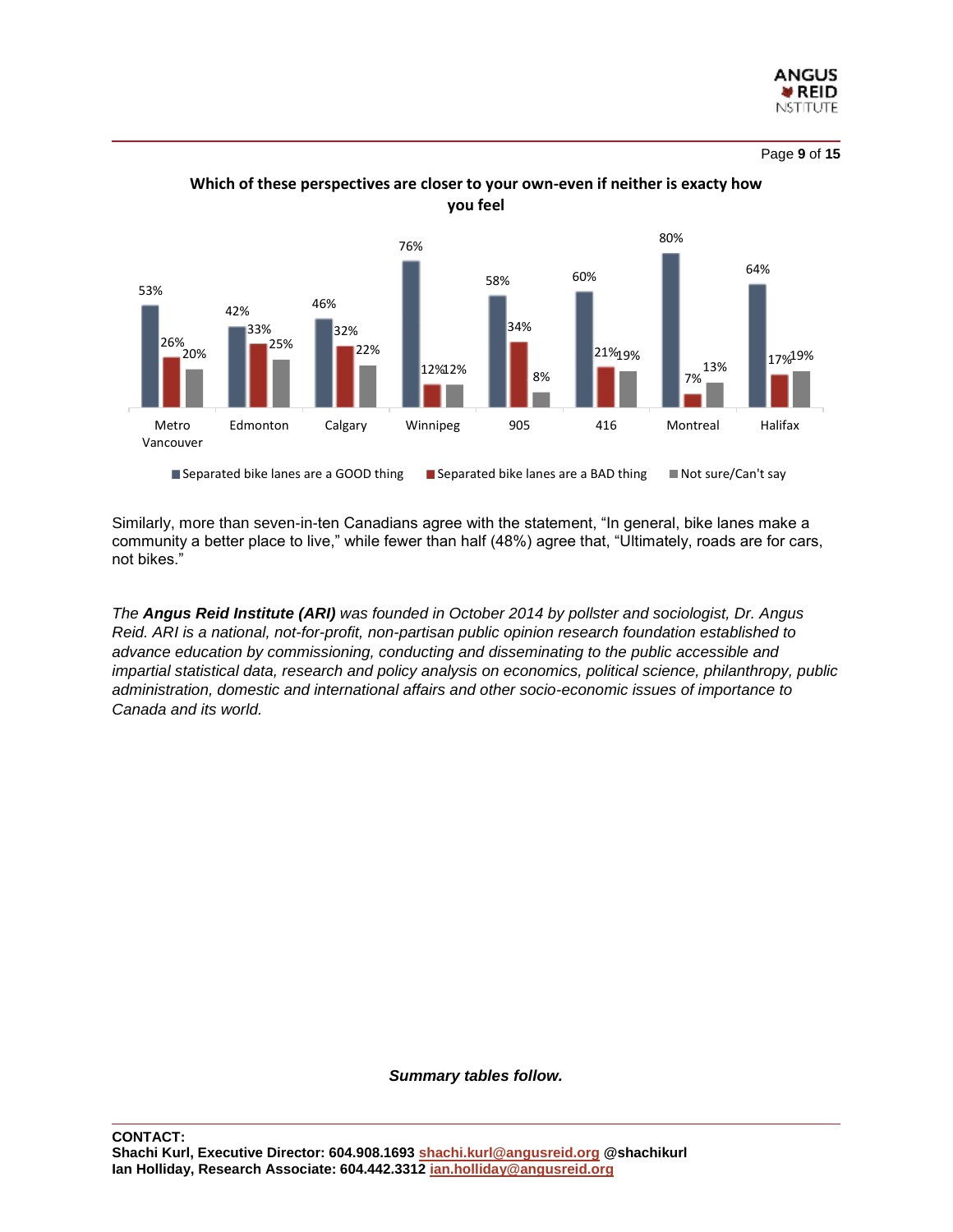

|                                                                                                                                   |                        |                        | Page 10 of 15         |  |  |  |  |  |
|-----------------------------------------------------------------------------------------------------------------------------------|------------------------|------------------------|-----------------------|--|--|--|--|--|
| Overall, would you say                                                                                                            |                        |                        |                       |  |  |  |  |  |
| (weighted sample sizes)                                                                                                           | <b>Total</b><br>(5423) | <b>Urban</b><br>(4484) | <b>Rural</b><br>(939) |  |  |  |  |  |
| There isn't much conflict<br>between drivers and cyclists<br>where I live                                                         | 65%                    | 57%                    | 76%                   |  |  |  |  |  |
| There is quite a bit of conflict<br>between drivers and cyclists<br>where I live- and the DRIVERS<br>are more responsible for it  | 16%                    | 17%                    | 9%                    |  |  |  |  |  |
| There is quite a bit of conflict<br>between drivers and cyclists<br>where I live- and the CYCLISTS<br>are more responsible for it | 19%                    | 26%                    | 15%                   |  |  |  |  |  |

| Which of these perspectives is closest to your own - even if neither is exactly how you<br>feel? |              |                                  |                                            |                               |  |  |  |
|--------------------------------------------------------------------------------------------------|--------------|----------------------------------|--------------------------------------------|-------------------------------|--|--|--|
|                                                                                                  | <b>Total</b> | <b>Mode of transportation</b>    |                                            |                               |  |  |  |
| (weighted sample sizes)                                                                          | (5423)       | <b>Bicycle frequent</b><br>(383) | <b>Public transit</b><br>frequent<br>(871) | Drive cars frequent<br>(4226) |  |  |  |
| Separated bike lanes are a GOOD<br>thing                                                         | 65%          | 85%                              | 74%                                        | 64%                           |  |  |  |
| Separated bike lanes are a BAD<br>thing                                                          | 16%          | 7%                               | 13%                                        | 17%                           |  |  |  |
| Not sure/Can't say                                                                               | 19%          | 8%                               | 13%                                        | 19%                           |  |  |  |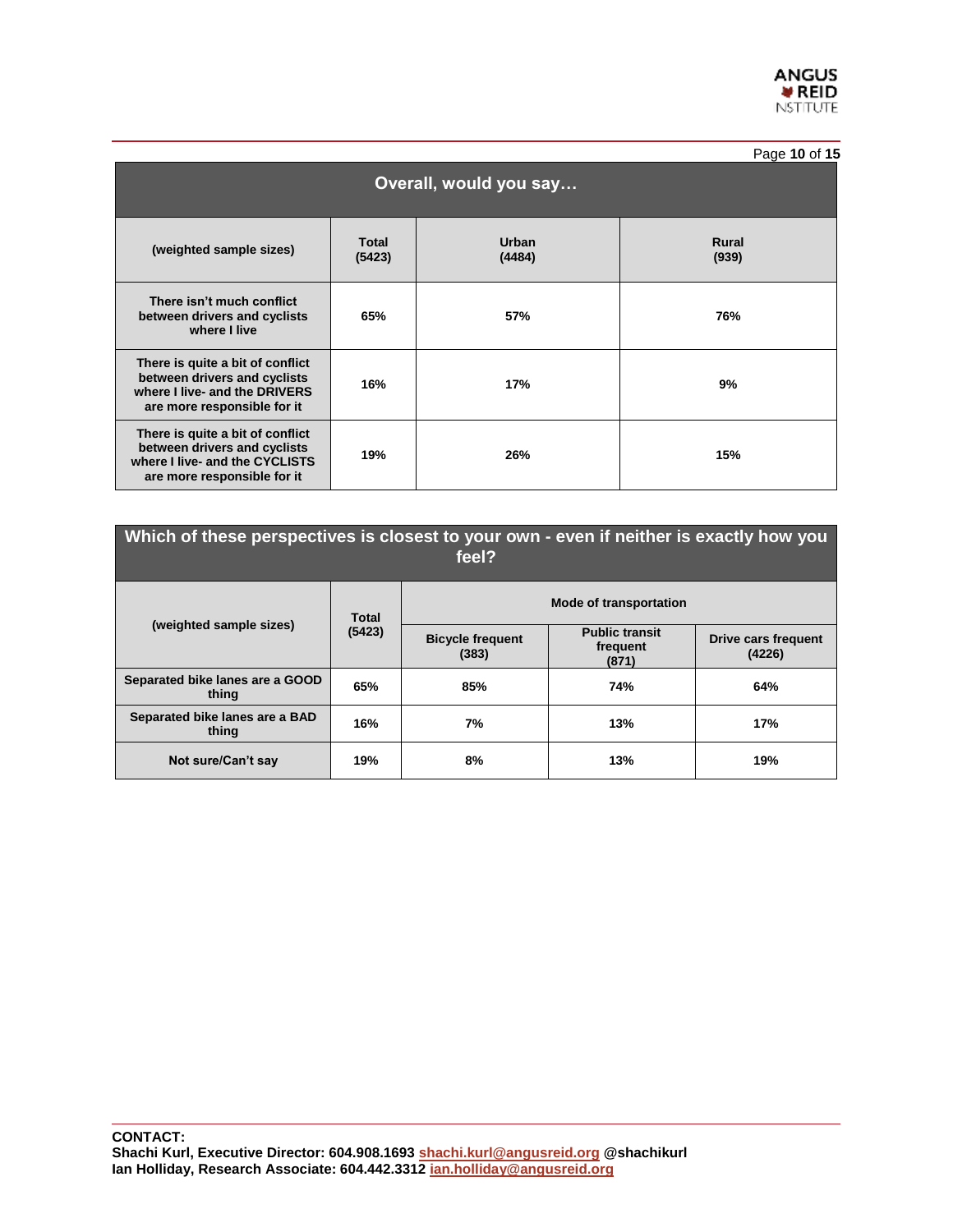|                                                                                                                                                                                       |                 |                              |                          |                  |                   |                         |                         | Page 11 of 15            |                            |
|---------------------------------------------------------------------------------------------------------------------------------------------------------------------------------------|-----------------|------------------------------|--------------------------|------------------|-------------------|-------------------------|-------------------------|--------------------------|----------------------------|
| How would you describe the number of separated bike lanes where you live? (Excluding those who<br>chose "not applicable- my community doesn't have any separated bike lanes, N=3825") |                 |                              |                          |                  |                   |                         |                         |                          |                            |
| (weighted sample sizes)                                                                                                                                                               | Total<br>(3825) | <b>Metro</b><br>Van<br>(302) | <b>Edmonton</b><br>(189) | Calgary<br>(151) | Winnipeg<br>(107) | <b>GTA 905</b><br>(335) | <b>GTA 416</b><br>(274) | <b>Montreal</b><br>(555) | <b>Halifax</b><br>$(42^*)$ |
| Too many                                                                                                                                                                              | 17%             | 30%                          | 36%                      | 37%              | 12%               | 29%                     | 22%                     | 11%                      | 14%                        |
| Too few                                                                                                                                                                               | 46%             | 34%                          | 28%                      | 25%              | 66%               | 42%                     | 49%                     | 49%                      | 57%                        |
| Not enough                                                                                                                                                                            | 37%             | 36%                          | 36%                      | 38%              | 22%               | 29%                     | 29%                     | 39%                      | 26%                        |

| Overall would you say                                                                                                             |                 |                              |                          |                  |                   |                         |                         |                          |                         |
|-----------------------------------------------------------------------------------------------------------------------------------|-----------------|------------------------------|--------------------------|------------------|-------------------|-------------------------|-------------------------|--------------------------|-------------------------|
| (unweighted sample sizes)                                                                                                         | Total<br>(3825) | <b>Metro</b><br>Van<br>(299) | <b>Edmonton</b><br>(176) | Calgary<br>(211) | Winnipeg<br>(526) | <b>GTA 905</b><br>(113) | <b>GTA 416</b><br>(153) | <b>Montreal</b><br>(271) | <b>Halifax</b><br>(112) |
| There isn't much conflict<br>between drivers and cyclists<br>where I live                                                         | 60%             | 44%                          | 52%                      | 49%              | 37%               | 77%                     | 40%                     | 54%                      | 35%                     |
| There is quite a bit of conflict<br>between drivers and cyclists<br>where I live- and the DRIVERS<br>are more responsible for it  | 16%             | 20%                          | 16%                      | 20%              | 33%               | 9%                      | 25%                     | 15%                      | 33%                     |
| There is quite a bit of conflict<br>between drivers and cyclists<br>where I live- and the CYCLISTS<br>are more responsible for it | 24%             | 36%                          | 32%                      | 31%              | 30%               | 14%                     | 35%                     | 30%                      | 33%                     |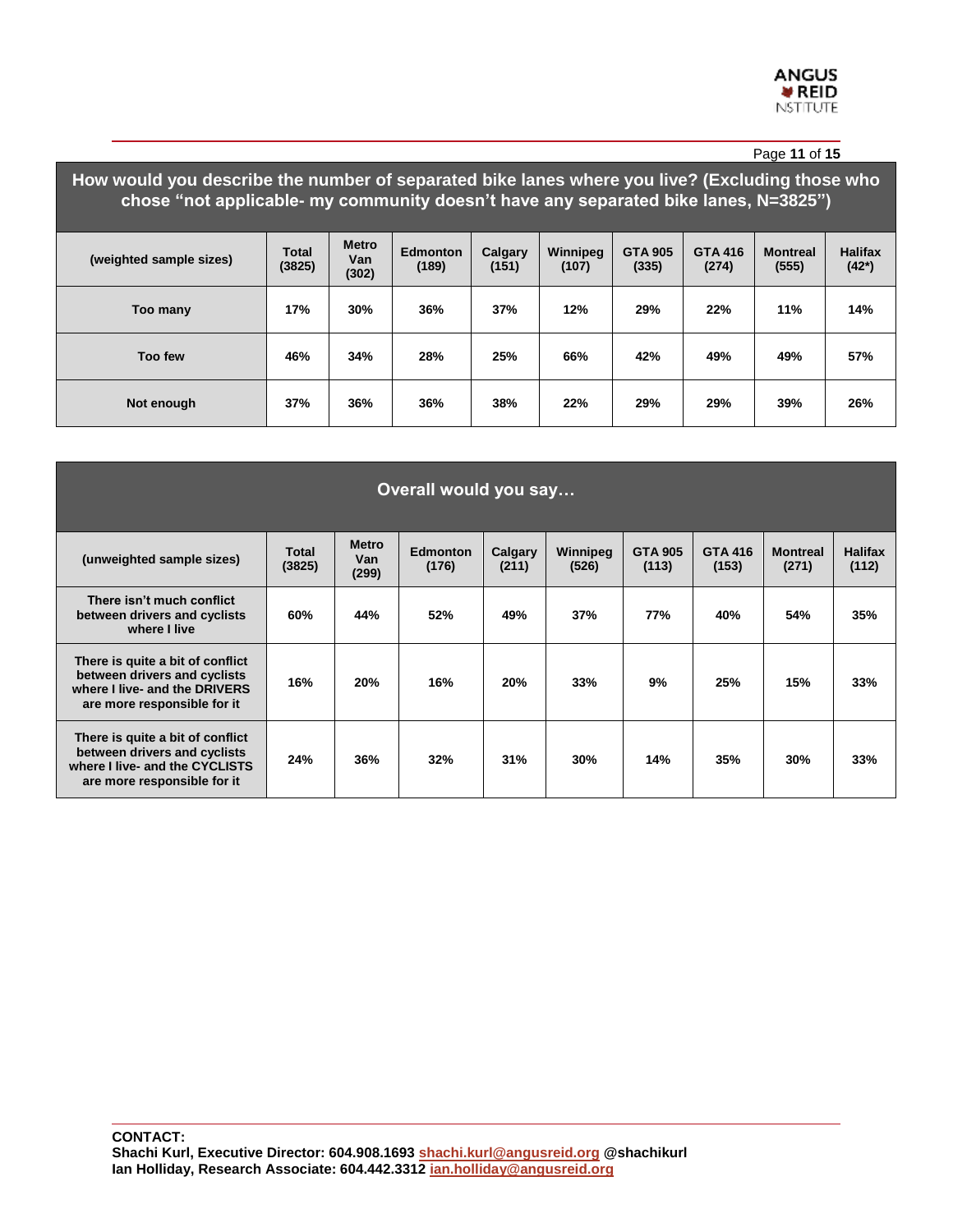|                                                                                                                                                            |                        |                              |                        |                  |                      |                         |                         | Page 12 of 15            |                              |
|------------------------------------------------------------------------------------------------------------------------------------------------------------|------------------------|------------------------------|------------------------|------------------|----------------------|-------------------------|-------------------------|--------------------------|------------------------------|
| Percentage who say each group is more responsible for conflict between drivers and cyclists (only<br>those who believe such conflict exists shown, N=2174) |                        |                              |                        |                  |                      |                         |                         |                          |                              |
| (weighted sample sizes)                                                                                                                                    | <b>Total</b><br>(2174) | <b>Metro</b><br>Van<br>(207) | Edmonton<br>$(90)^{*}$ | Calgary<br>(100) | Winnipeg<br>$(79)^*$ | <b>GTA 905</b><br>(116) | <b>GTA 416</b><br>(226) | <b>Montreal</b><br>(277) | <b>Halifax</b><br>$(37)^{*}$ |
| There is quite a bit of conflict<br>between drivers and cyclists<br>where I live and the DRIVERS<br>are more responsible for it                            | 40%                    | 35%                          | 33%                    | 40%              | 52%                  | 41%                     | 42%                     | 33%                      | 50%                          |
| There is quite a bit of conflict<br>between drivers and cyclists<br>where I live and the CYCLISTS<br>are more responsible for it                           | 60%                    | 65%                          | 67%                    | 60%              | 48%                  | 59%                     | 58%                     | 67%                      | 50%                          |

| Percentage who say each group is more responsible for conflict between drivers and<br>cyclists (only those who believe such conflict exists shown, N=2174) |        |                |                    |                |  |  |  |
|------------------------------------------------------------------------------------------------------------------------------------------------------------|--------|----------------|--------------------|----------------|--|--|--|
| (weighted sample sizes)                                                                                                                                    | Total  | Age            |                    |                |  |  |  |
|                                                                                                                                                            | (2174) | 18-34<br>(723) | $35 - 54$<br>(819) | $55+$<br>(631) |  |  |  |
| There is quite a bit of conflict<br>between drivers and cyclists<br>where I live and the DRIVERS are<br>more responsible for it                            | 40%    | 53%            | 40%                | 25%            |  |  |  |
| There is quite a bit of conflict<br>between drivers and cyclists<br>where I live and CYCLISTS are<br>more responsible for it                               | 60%    | 47%            | 60%                | 75%            |  |  |  |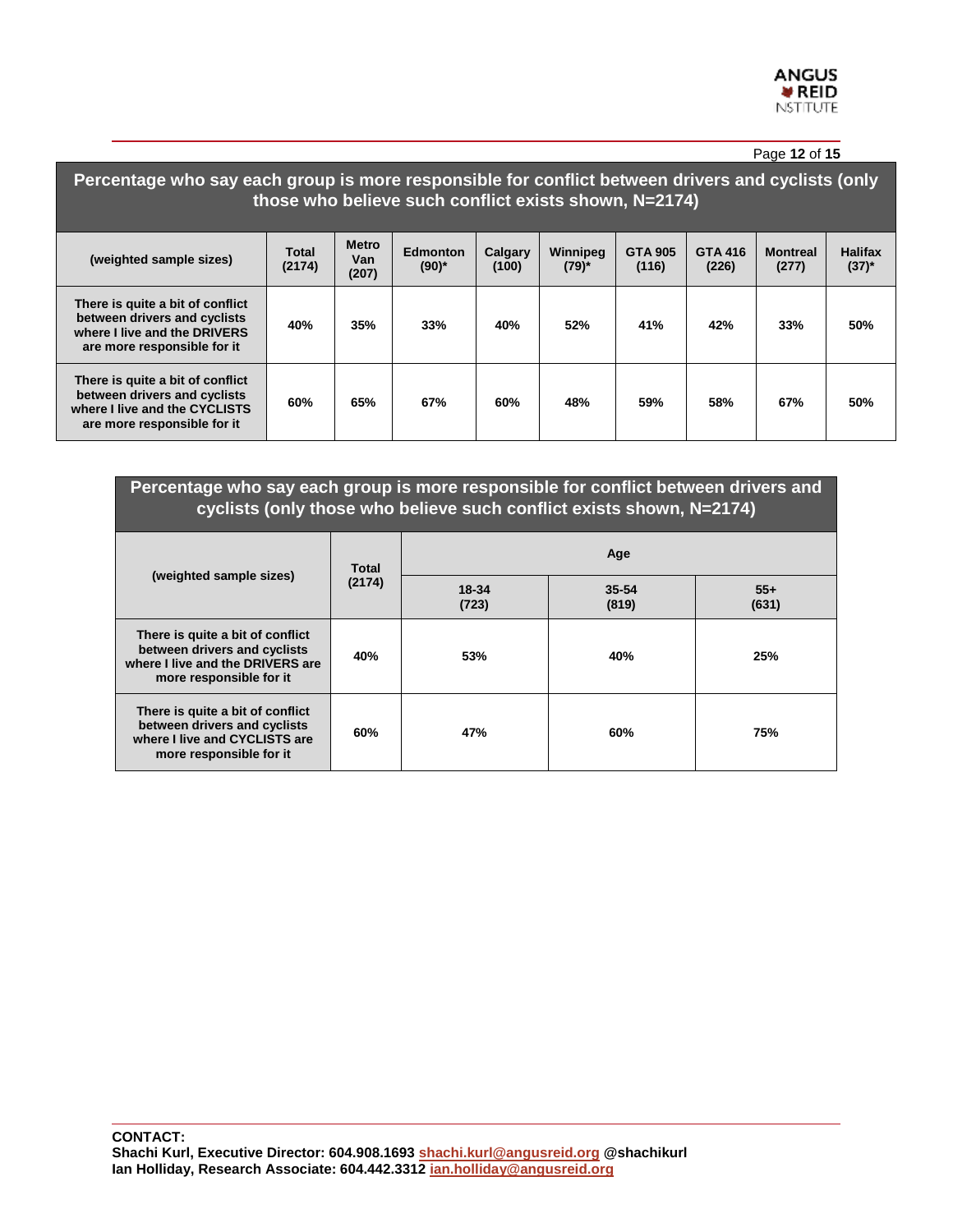

#### Page **13** of **15**

| How often, if at all, do you use the following modes of transportation (bicycle) |              |                 |                     |                 |  |  |  |  |
|----------------------------------------------------------------------------------|--------------|-----------------|---------------------|-----------------|--|--|--|--|
| (weighted sample sizes)                                                          | <b>Total</b> |                 | Age                 |                 |  |  |  |  |
|                                                                                  | (5423)       | 18-34<br>(1551) | $35 - 54$<br>(2030) | $55+$<br>(1841) |  |  |  |  |
| <b>Most days</b>                                                                 | 2%           | 4%              | 2%                  | 1%              |  |  |  |  |
| Multiple times per week                                                          | 5%           | 7%              | 5%                  | 3%              |  |  |  |  |
| About once a week                                                                | 4%           | 6%              | 3%                  | 2%              |  |  |  |  |
| Multiple times a month                                                           | 8%           | 8%              | 9%                  | 6%              |  |  |  |  |
| About once a month                                                               | 5%           | 5%              | 6%                  | 3%              |  |  |  |  |
| Less often than once a month                                                     | 22%          | 22%             | 29%                 | 13%             |  |  |  |  |
| <b>Never</b>                                                                     | 55%          | 48%             | 46%                 | 72%             |  |  |  |  |

| How often, if at all, do you use the following modes of transportation |           |                       |                           |  |  |  |  |  |
|------------------------------------------------------------------------|-----------|-----------------------|---------------------------|--|--|--|--|--|
| (weighted sample sizes)                                                | A bicycle | <b>Public transit</b> | A car/other motor vehicle |  |  |  |  |  |
| Most days                                                              | 2%        | 10%                   | 60%                       |  |  |  |  |  |
| Multiple times per week                                                | 5%        | 6%                    | 18%                       |  |  |  |  |  |
| About once a week                                                      | 4%        | 4%                    | 7%                        |  |  |  |  |  |
| Multiple times a month                                                 | 8%        | 4%                    | 4%                        |  |  |  |  |  |
| About once a month                                                     | 5%        | 4%                    | 2%                        |  |  |  |  |  |
| Less often than once a month                                           | 22%       | 25%                   | 3%                        |  |  |  |  |  |
| <b>Never</b>                                                           | 48%       | 43%                   | 6%                        |  |  |  |  |  |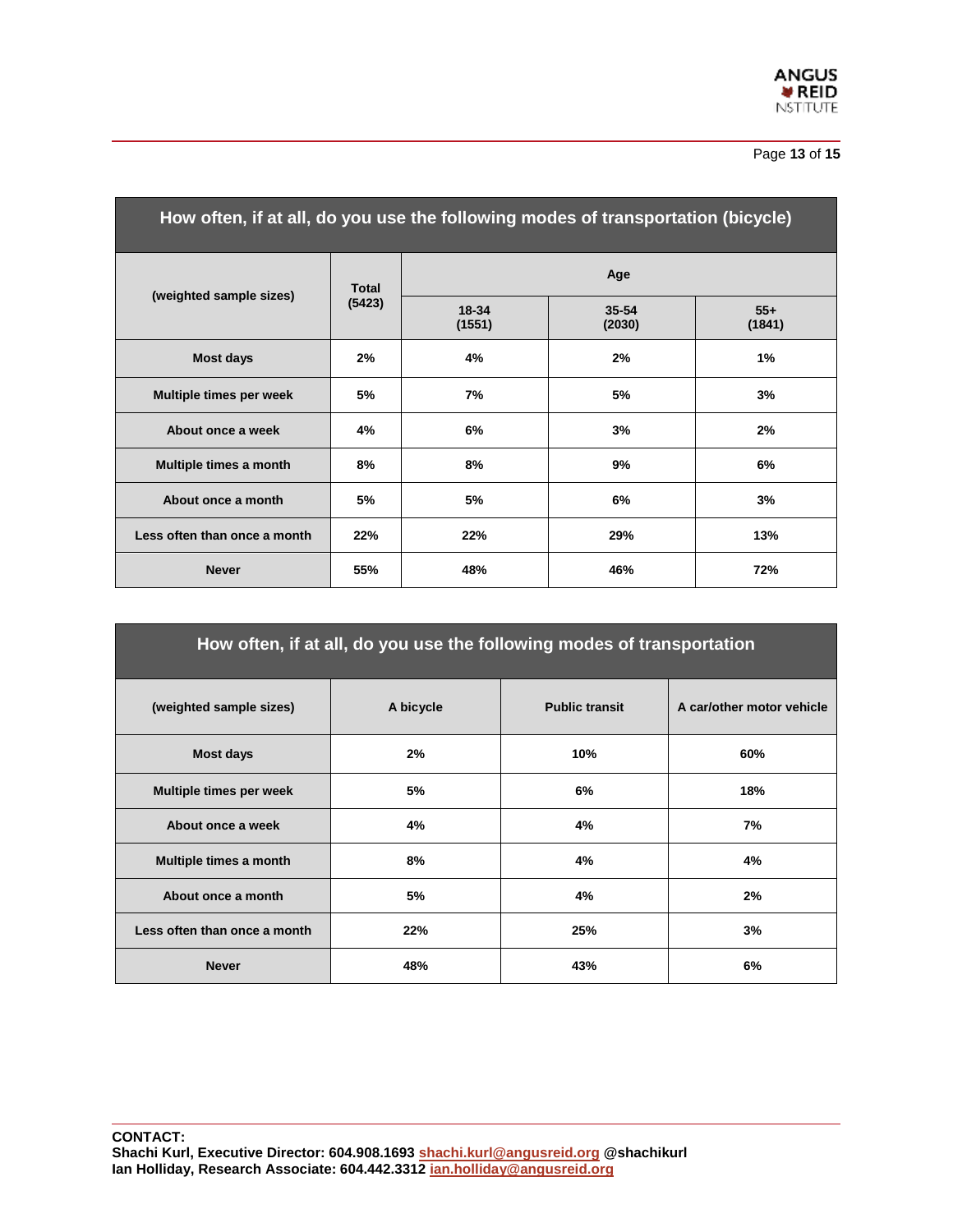#### Page **14** of **15**

## **Percentage who say each group is more responsible for conflict between drivers and cyclists (only those who believe such conflict exists shown, N=2174)**

|                                                                                                                                 |                 | <b>Mode of transportation</b>                   |                                                            |                                                 |  |  |
|---------------------------------------------------------------------------------------------------------------------------------|-----------------|-------------------------------------------------|------------------------------------------------------------|-------------------------------------------------|--|--|
| (weighted sample sizes)                                                                                                         | Total<br>(2174) | Ride a bike multiple<br>times per week<br>(205) | Take public transit<br>multiple times per<br>week<br>(476) | Drive cars multiple<br>times per week<br>(1628) |  |  |
| There is quite a bit of conflict<br>between drivers and cyclists<br>where I live and the DRIVERS are<br>more responsible for it | 40%             | 70%                                             | 48%                                                        | 33%                                             |  |  |
| There is quite a bit of conflict<br>between drivers and cyclists<br>where I live and CYCLISTS are<br>more responsible for it    | 60%             | 30%                                             | 52%                                                        | 67%                                             |  |  |

| <b>Agreement with statements</b>                                                       |                        |                                 |                                            |                                 |  |  |  |
|----------------------------------------------------------------------------------------|------------------------|---------------------------------|--------------------------------------------|---------------------------------|--|--|--|
|                                                                                        |                        | <b>Mode of transportation</b>   |                                            |                                 |  |  |  |
| (weighted sample sizes)                                                                | <b>Total</b><br>(5423) | Ride a bike frequently<br>(383) | Take public transit<br>frequently<br>(871) | Drive cars frequently<br>(4226) |  |  |  |
| In general, bike lanes make a<br>community a better place to live                      | 73%                    | 89%                             | <b>77%</b>                                 | 72%                             |  |  |  |
| Too many cyclists in my<br>community don't follow the rules<br>of the road             | 67%                    | 64%                             | 64%                                        | 69%                             |  |  |  |
| Too many drivers in my<br>community don't pay enough<br>attention to bikes on the road | 65%                    | 82%                             | 70%                                        | 64%                             |  |  |  |
| Ultimately, roads are for cars, not<br><b>bikes</b>                                    | 48%                    | 28%                             | 37%                                        | 52%                             |  |  |  |